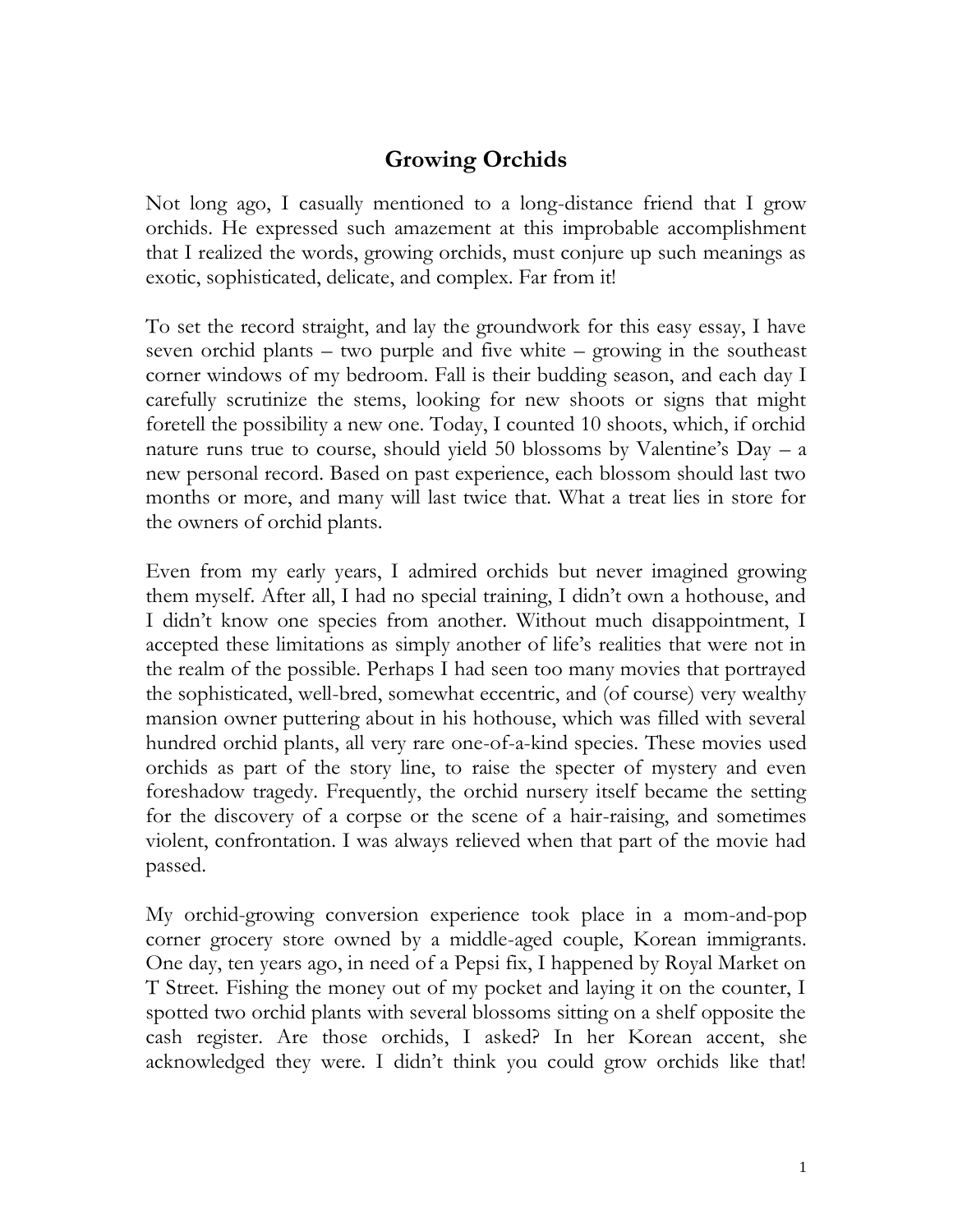Don't they require a lot of special care? She looked at the orchids, then slightly askance at me, shrugged her shoulders, and said, I no have problem. That was it; I was hooked. The mysterious, exotic, and yes, even snooty, image of growing orchids evaporated.

My first orchid plant was delivered from Capital Nursery, courtesy of my Boston daughter, Sarah. It arrived with a note announcing the coming of our fourth grandchild. It read: Number 4 is on the way, love from number 2. The plant did well. It stayed in bloom for several months, and then, one by one, each bloom withered and dropped. Now what? Is this the end, I wondered? I decided to wait it out. Six months later, a tiny shoot appeared. That was all the training I needed; I was in the orchid business at last.

I bought my first orchid plant from Capital Nursery on Freeport Boulevard. The sign on the door to the climate-controlled room read "Exotic Plants." There were a dozen orchids from which to choose – large, medium, or small; purple or white; and there was price to consider. I took my time, examining each orchid pot, making mental notes to myself about the relative characteristics of each. The large ones seemed too expensive, especially if the plant died a few days later, which might be a likely outcome since it would not be located in a hot and humid environment like this nursery room. Finally, I was ready. I chose a medium-size purple orchid, which had six as-yetunopened buds. I figured that with any luck, the plant would last at least long enough to allow the buds to blossom. Let me announce here, my first orchid purchase has survived now five years, bearing blossoms each year, and again this year. Money well spent, I tell you.

Learning from my successful experience with two orchids, I added to my orchid collection, one at a time, until I received my first cautionary comment: Did you buy another orchid? I think we have enough. The only change I made in my selection was to veer in the direction of white. I have not experimented with other species and don't feel the need to do so. My innate desire to be in the presence of orchids seems to be satisfied.

It is only fair, I believe, to share some of my secrets for successfully growing orchids. The first secret is water. Never water more than once a week. Every Monday I take my orchids to the kitchen sink and run the water generously through the pots, leaving them to drain for an hour or so on the sideboard.